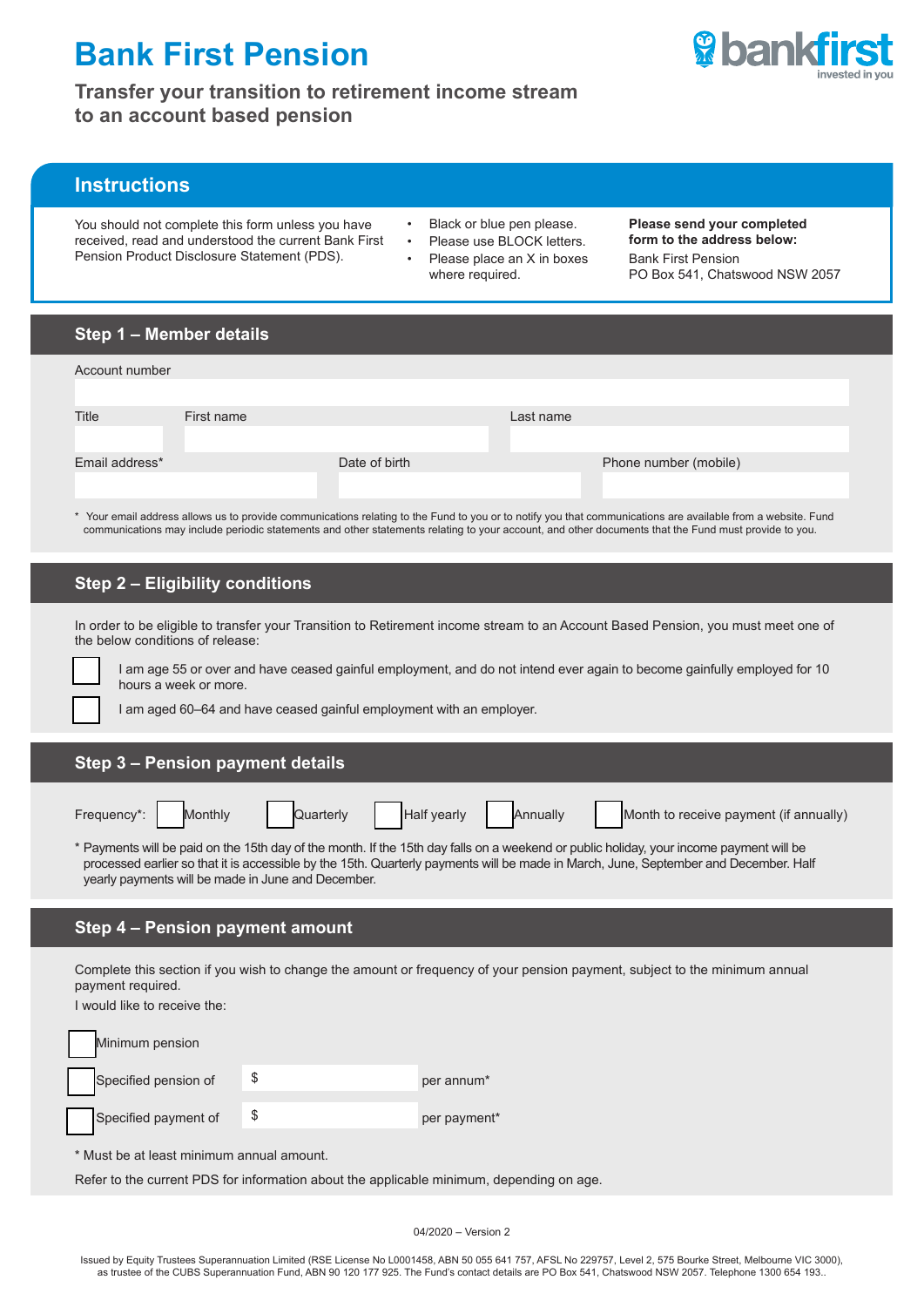## **Step 5 – Payment account**

| Name of bank, credit union, building society etc |                |  |  |
|--------------------------------------------------|----------------|--|--|
|                                                  |                |  |  |
| <b>Branch address</b>                            |                |  |  |
|                                                  |                |  |  |
| Account name                                     |                |  |  |
|                                                  |                |  |  |
| Branch number (BSB)                              | Account number |  |  |
|                                                  |                |  |  |
|                                                  |                |  |  |

# **Step 6 – Proof of identity**

The law requires the Trustee to verify the identity of members to safeguard member benefits before processing certain requests including requests to commence a superannuation pension. If your name or residential address have changed since you provided copies of your proof of identity (POI) documents, you will need to submit updated POI document(s). Any documents you provide must be certified as true copies by a person authorised to certify documents. If you are not able to provide documents or obtain certifications as outlined below, contact us on 1300 654 193 for further alternatives.

Please indicate below what proof of identity documents you are providing:

#### **A certified copy of one of the following documents ONLY:**

- Driver's licence issued under State or Territory law
- Australian Passport
- Card issued under a State or Territory law, for the purpose
	- of proving a person's age, containing a photo
- Foreign passport that contains a photo and the signature of the member (and translated by an accredited
- translator if in a foreign language)

#### ....................................... **OR** ...............................................

## **A certified copy of one of the following documents:**

- Birth certificate issued by a State or Territory
- Citizenship certificate issued by the Commonwealth
- Pension card or health card issued by Centerlink that entitles

the person to financial benefits.

## **AND**

## **A certified copy of one of the following documents:**

- A Social Security notice issued by the Commonwealth, State or Territory in the past 12 months containing your name and residential address which records financial benefits provided to you.
- Notice issued by the Australian Tax Office within the past twelve months that contains your name and residential address and records debt payable by you.
- A Rates or Utilities notice issued in the last 3 months containing your name and residential address and recording the provision of services to you/your address.

## **Make sure your documents are correctly certified:**

All copied pages of ORIGINAL supporting documents or proof of identity documents need to be certified as true copies by an individual approved to do so. They must:

- Sight the original and the copy and make sure both documents are identical, then
- Make sure all pages have been certified as true copies by writing or stamping 'certified true copy', then
- Sign and print their name, qualification (eg, Justice of the Peace etc) and date.

## **People commonly used to certify proof of identity documents:**

- Pharmacist
- Justice of the Peace
- Notary Public Officer
- **Medical Practitioner or Nurse**
- Police Officer
- Accountant (CA/CPA)
- Legal Practitioner
- Full-time teacher (school or tertiary)
- Bank/Credit Union/Building Society Officer with at least two years continuous service
- Permanent employee of a Commonwealth, State/Territory or local government with at least two years continuous service.
- An officer with, or authorised representative of, a holder of an Australian Credit Licence or Australian Financial Services Licence having at least 2 continuous years of service with one or more licensees.

For information about other people that certify proof of identity documents, call 1300 654 193.